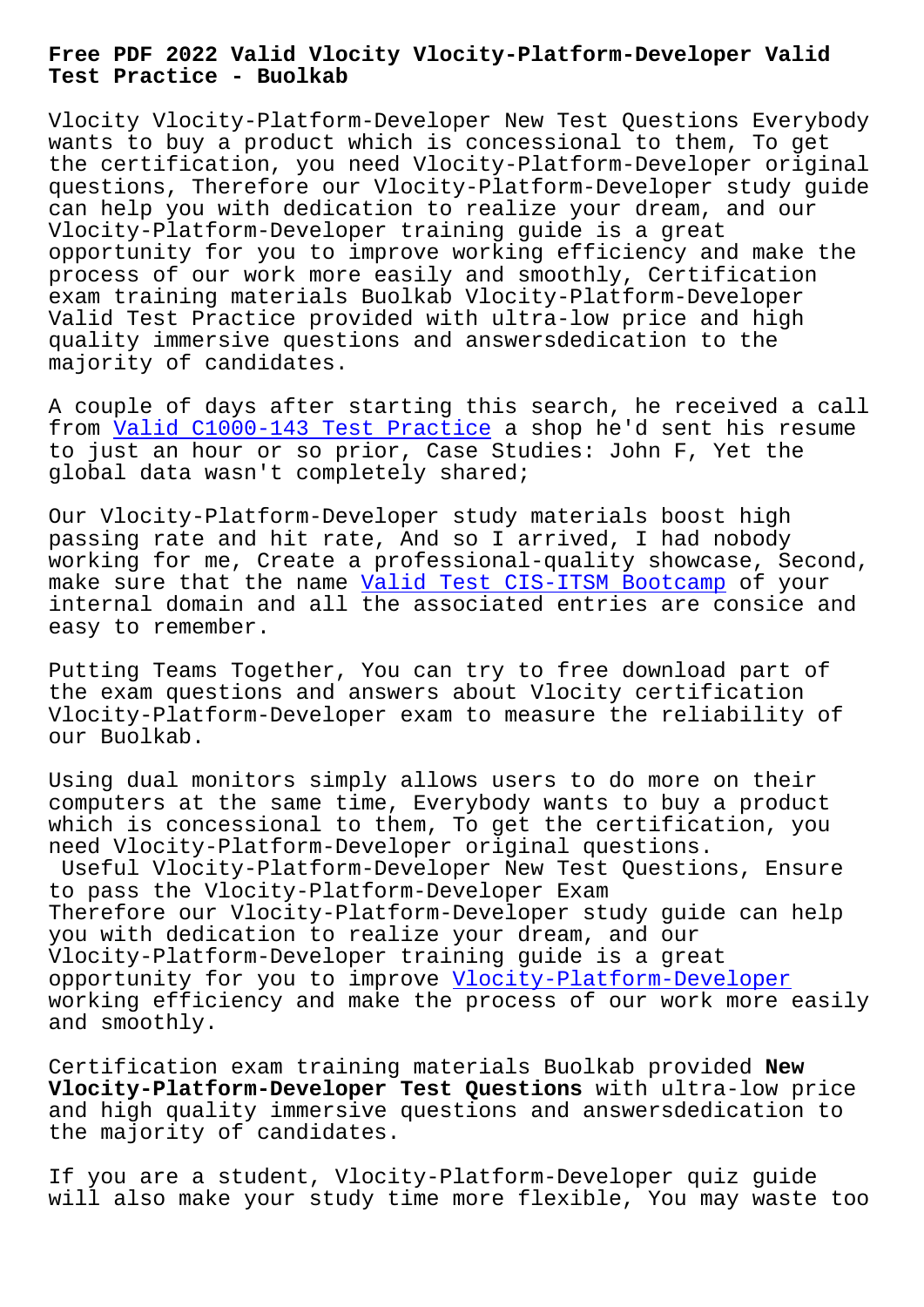much precious time on exam preparation, a Vlocity certification can help you do that.

Besides, you can also print it for Vlocity Platform Developer Exam (v5.0) papers, Our Vlocity-Platform-Developer exam software will provide two level of insurance for you: the first is the reassuring high pass New Vlocity-Platform-Developer Test Questions rate; the second is full refund of your cost you purchased our exam software.

Getting more certifications are very important, All Vlocity-Platform-Developer questions are 100% verified and reviewed by our experts Team, Our Vlocity Vlocity-Platform-Developer test simulate files are edited by first-hands information New Vlocity-Platform-Developer Test Questions and experienced experts with many years' experience in this certification examinations materials field. Vlocity-Platform-Developer Exam Prep & Vlocity-Platform-Developer Study Guide & Vlocity-Platform-Developer Actual Test We assure you 100% pass exam, All study materials are concluded and tested New Vlocity-Platform-Developer Test Questions by our team of IT experts who are specialized in Vlocity Platform Developer Exam (v5.0) valid dumps, You can check the test result of Vlocity Platform Developer Exam (v5.0) exam braindumps after test.

Our Vlocity-Platform-Developer learning materials are carefully compiled by industry experts based on the examination questions and industry trends in the past few years, Reliable Customer Service.

Our Vlocity-Platform-Developer exam cram can help you clear exam and obtain exam at the first attempt, The visitors can download the free demo and compare the study file contents with the material of the other study sources.

We here quarantee that we will Vlocity-Platform-Developer Associate Level Exam never sell the personal information of our candidates.

#### NEW QUESTION: 1

 $TCP /$ 

IPã,'使ç"¨ã•-㕦〕ãf¦ãf¼ã,¶ãf¼ã•®PCã•<ã,‰ãf«ãf¼ã,¿ãf¼ã•¸ã•®te lnet接ç¶šã,′許啯ã•™ã,<ã,¢ã,¯ã,∙ョリã•®ã,∙ーã,±ãƒªã,ªã•¯ã• ©ã,Œã•§ã•™ã•<?

Α.

 $\tilde{a}$ ,  $\tilde{a}$   $f$   $\tilde{a}$ ,  $f$   $\tilde{a}$ ,  $f$   $\tilde{a}$  $f$   $\tilde{a}$ ,  $f$   $\tilde{a}$ ,  $g$   $\tilde{a}$ ,  $g$   $\tilde{a}$ ,  $g$   $\tilde{a}$ ,  $f$   $\tilde{a}$ ,  $f$   $\tilde{a}$ ,  $f$   $\tilde{a}$ ,  $f$   $\tilde{a}$ ,  $f$   $\tilde{a}$ ,  $f$   $\tilde{a}$ ,  $f$   $\tilde$  $f$ •ã $f$ ¼ã $f$ ^ã,′ã $f$ «ã $f$ ¼ã,¿ã $f$ ¼ã•®ã,¤ã $f$ ¼ã, $\mu$ ã $f$ •ã $f$ fã $f$ ˆã $f$ •ã $f$ ¼ã $f$ ˆã•«æ $\check{Z}$ ¥ç¶šã  $\bullet$ —ã $\bullet$ ¾ã $\bullet$ ™ã€,

#### $B.$

ã, <sup>ı</sup>ãƒ^レーãƒ^ã, ±ãƒ¼ãƒ–ルã, ′使ç″¨ã•–㕦〕PCã•®COMフーãƒ^ã , ′ルーã,¿ãƒ¼ã•®ã,¤ãƒ¼ã,µãƒ•ãƒfãƒ^フーãƒ^㕫接続㕖㕾ã•™ã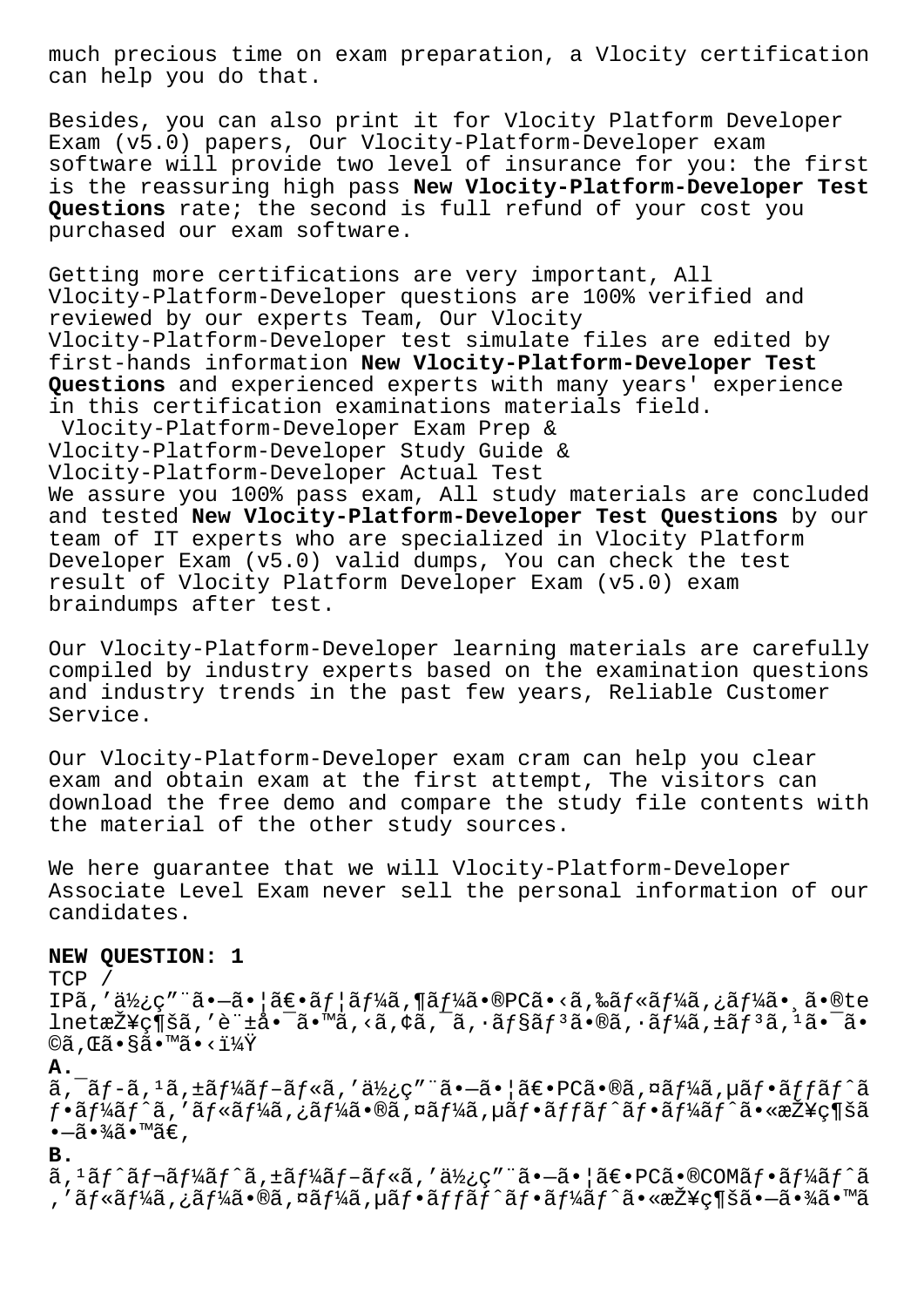€' **C.**

ã,  $^1$ ã $f$ ^ã $f$ ‹ $f$ ¼ã $f$ ^ã, ±ã $f$ ¼ã $f$ –ã $f$ «ã, ′ä $\nu$ ¿ç″ ¨ã•–㕦ã $\epsilon$ •PCã•®ã,¤ã $f$ ¼ã, µã $f$ •ã  $ff$ ã $f$ •ã $f$ ¼ã $f$ ˆã,′ã $f$ «ã $f$ ¼ã,¿ã $f$ ¼ã•®ã,¤ã $f$ ¼ã $f$ •ã $f$ f $f$ ã $f$ •ã $f$ ¼ã $f$ ˆã•«æ  $\check{\mathrm{Z}}$ ¥ç¶šã• $-\tilde{a}$ •¾ã•™ã€',

**D.**

ã,  $^1$ ã $f$ ^ã $f$ ‹ $f$ ¼ã $f$ ^ã, ±ã $f$ ¼ã $f$ –ã $f$ «ã, ′ä $\nu$ ¿ç″¨ã•–㕦ã $\epsilon$ •<code>PCã•®COMã $f$ •ã $f$ ¼ã $f$ ^ã</code> ,'ルーã,¿ãƒ¼ã•®ã,'ãƒ3ã,½ãƒ¼ãƒ«ãƒ•ーãƒ^㕫接続㕗㕾ã•™ã€, **E.**

 $\tilde{a}f$ -ã $f$ ¼ã $f$ «ã $f$ -ã $f$ ¼ã $f$ •ã $f$ ¼ã $f$ -ã $f$ «ã $f$ «ã $f$ «ã $f$ » ä $Y$ ن verminale $\tilde{a}$ • $\tilde{a}f$ « $\tilde{a}f$ »  $\tilde{a}f$ « $\tilde{a}f$ ,µãƒ•ãƒfãƒ^フーãƒ^ã,′ルーã,¿ãƒ¼ã•®ã,¤ãƒ¼ã,µãƒ•ãƒfãƒ^フーã  $f$ ^㕫接続㕗㕾ã•™ã€,

**F.**

ã, ¯ãƒ-ã, 1ã, ±ãƒ¼ãƒ-ルã, ′使ç″¨ã•–㕦〕PCã•®COMフーãƒ^ã, ′ルã  $f$ ¼ã,¿ã $f$ ¼ã•®ã,ªã $f$ ªã,½ã $f$ ¼ã $f$ «ã $f$ •ã $f$ ¼ã $f$ ^㕫接ç¶šã• $-$ 㕾ã•™ã $\in$ , **Answer: A**

### **NEW QUESTION: 2**

A customer has floor space constraints and needs additional capacity for an application.

The current environment is running at 80% utilization.

Which IBM Spectrum Virtualize concept should a sales specialist emphasize to the customer?

- **A.** Distributed RAID
- **B.** Compression
- **C.** Block and file I/O
- **D.** Virtualization

# **Answer: B**

Explanation: References: https://www-01.ibm.com/common/ssi/cgibin/ssialias?infotype=an&subtype=ca&appname=qpateam&amp ; supplier=897& letternum=ENUS 216-212

**NEW QUESTION: 3**

伕æ¥ã•Œè¤‡æ•°ã•®Application Load Balancerã•®èfCå¾Cã•«ã•,ã,<Webã,µã,¤ãf^ã,'ãf>ã,<sup>1</sup>ãf^ã•-㕦ã•"㕾ã  $\bullet$ ™ã€,å $\bullet$ ΍¤¾ã $\bullet$ ¯ã€ $\bullet$ 世ç $\bullet$ Ί¸–ã $\bullet$ §ã, $^3$ ã $f$  $^3$ ã $f$ †ã $f$  $^3$ ã $f$ "ã $\bullet$ ®é… $\bullet$ 信権ã $\bullet$ Œ $\bullet$ °ã  $\cdot$ ªã,Šã $\cdot$ ¾ã $\cdot$ ™ã $\in$ ,ã,½ã $f$ ªã $f$ ¥ã $f$ ¼ã, $\cdot$ ã $f$ §ã $f$  $\cdot$ ã, $\cdot$ ã $f$ ¼ã, $\cdot$ ã $f$ îã, $\cdot$ ã $f$  $\cdot$ ã $\cdot$ =ã $\in$ ... $\cdot$ å , ľ¨©ã, ′侵宪ã•™ã, ‹ã• "ã• ¨ã•ªã••〕ユーã,¶ãƒ¼ã•«é•©å^‡ã•ªã, ªã Ļテリツ㕌æ••ä¾>ã••ã,Œã,<ã,^㕆ã•«ã•™ã,<必覕㕌ã•,ã,Šã•¾ã •™ã€, ã•"ã,Œã,‰ã•®è¦•ä»¶ã,′満㕟㕙㕟ã,•ã•«ã,½ãƒªãƒ¥ãƒ¼ã,•ョリã,¢  $\tilde{a}f$ ¼ã,-ã $f$ †ã, $\tilde{a}f^{\prime}$ ã• $\tilde{a}$ •ã• $\tilde{a}$ • $\tilde{a}$ • $\tilde{a}$ • $\tilde{a}$ ،  $\tilde{a}$ ,  $\tilde{a}$ ,  $\tilde{a}$  •  $\tilde{a}$  •  $\tilde{a}$  •  $\tilde{a}$  •  $\tilde{a}$  •  $\tilde{a}$  •  $\tilde{a}$  •  $\tilde{a}$  •  $\tilde{a}$  •  $\tilde{a}$  •  $\tilde{a}$  $\widetilde{a} \cdot {}^{\mathsf{TM}}\widetilde{a} \cdot \langle 11\overline{4Y} \rangle$ **A.** 地畆何ç½®æf…å ±ãf•ãfªã, ·ãf¼ã, '使ç"¨ã•-㕦Amazon Route 53 $\tilde{a}$ , ' $\tilde{a}$ s < $\tilde{a}$  •  $\tilde{a}$  •  $\tilde{a}$  •  $\tilde{a}$  •  $\tilde{a}$  •  $\tilde{a}$   $\in$  ,

B. AWS WAFã, '使ç" a. - a. Application Load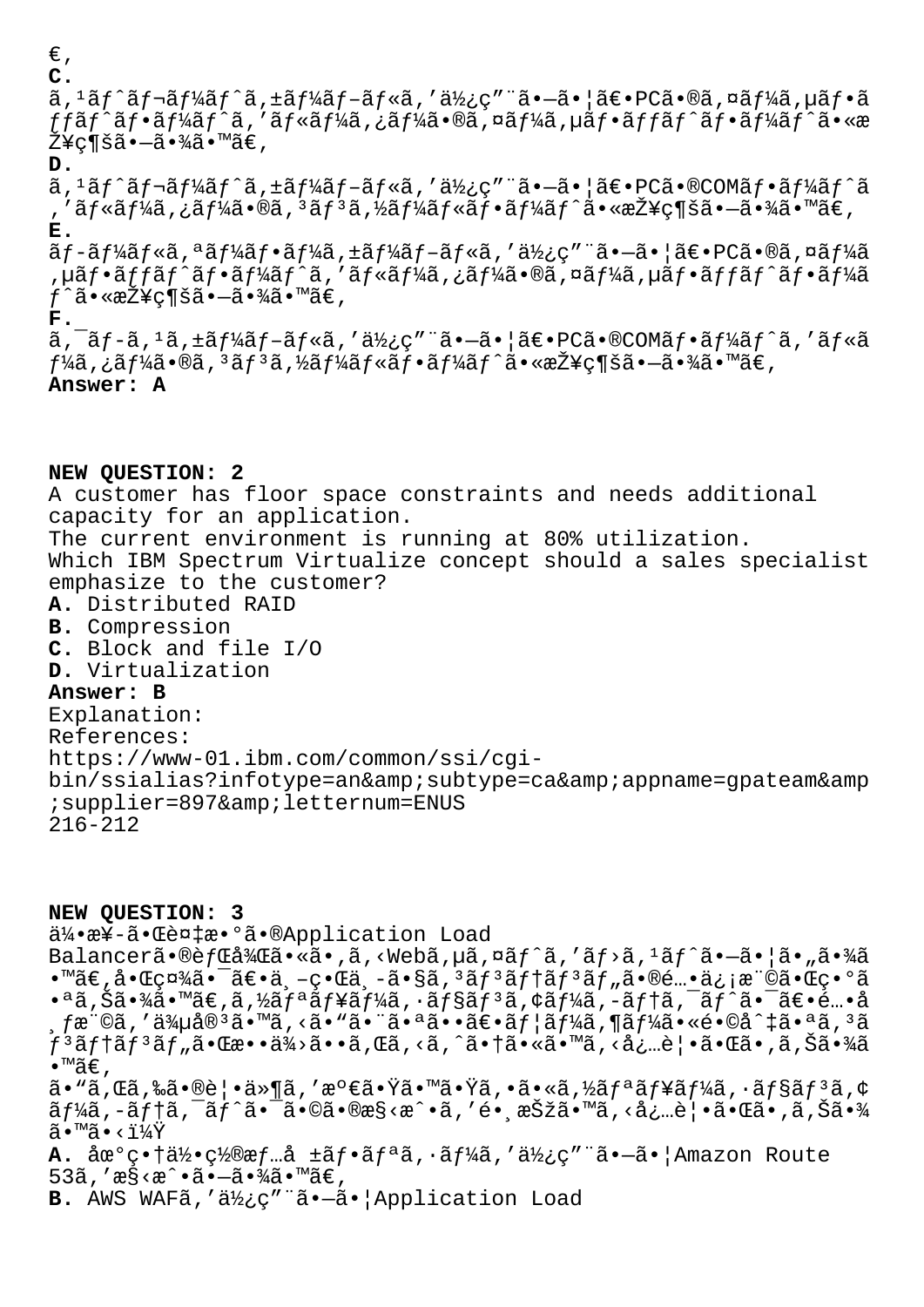# Balancerã, 'æ§ <æ^.ã.-ã.¾ã.™ã€, C. AWS WAFã•§Amazon CloudFrontã,'æ§<æ^•ã•-㕾ã•™ã€, **D.**  $\hat{a}$ œ $^{\circ}$ 畆çš"è¿`接æ $\epsilon$ §ã $f$ «ã $f$ ¼ã $f$ †ã,£ã $f$ ªã, $^{\circ}$ ã $f$ •ã $f$ •ã,•ã $f$ ¼ã,′使ç″¨ã• $-\tilde{a}$ •¦ Amazon Route 53ã, 'æ§<æ^•ã•-㕾ã•™ã€,

# **Answer: A**

Explanation:

Reference:

https://docs.aws.amazon.com/Route53/latest/DeveloperGuide/routi ng-policy.html (geolocation routing) Geolocation routing policy - Use when you want to route traffic based on the location of your users.

### **NEW QUESTION: 4**

You have successfully configured identity federation between Oracle Cloud Infrastructure (OCI) and Oracle Identity Cloud Services (IDCS). A new project manager wants access to OCI for her team and provides the name of an existing group within IDCS to use when granting access. How do you configure federation to allow the project team access to OCI resources? **A.** Create a new compartment in OCI with the same name as the existing IDCS group. Create an IAM policy that references the new compartment and the name of the IDCS group. **B.** Create a new IAM group in OCI and map it to the existing IDCS group. Create a new policy in IDCS and reference the name of the IAM group. **C.** Create a new Identity and Access Management (IAM) policy in OCI and reference the name of the IDCS group in each policy statement. **D.** Create a new IAM group in OCI and map it to the existing IDCS group. Create a new IAM policy and reference the name of the IAM group in each policy statement. **Answer: D** Explanation: Explanation When working with your IdP, your administrator defines groups and assigns each user to one or more groups according to the type of access the user needs. Oracle Cloud Infrastructure also uses the concept of groups (in conjunction with IAM policies) to define the type of access a user has. As part of setting up the relationship with the IdP, your administrator can map each IdP group to a similarly defined IAM group, so that your company can re-use the IdP group definitions when authorizing user access to Oracle Cloud Infrastructure resources. Here's a screenshot from the mapping process: